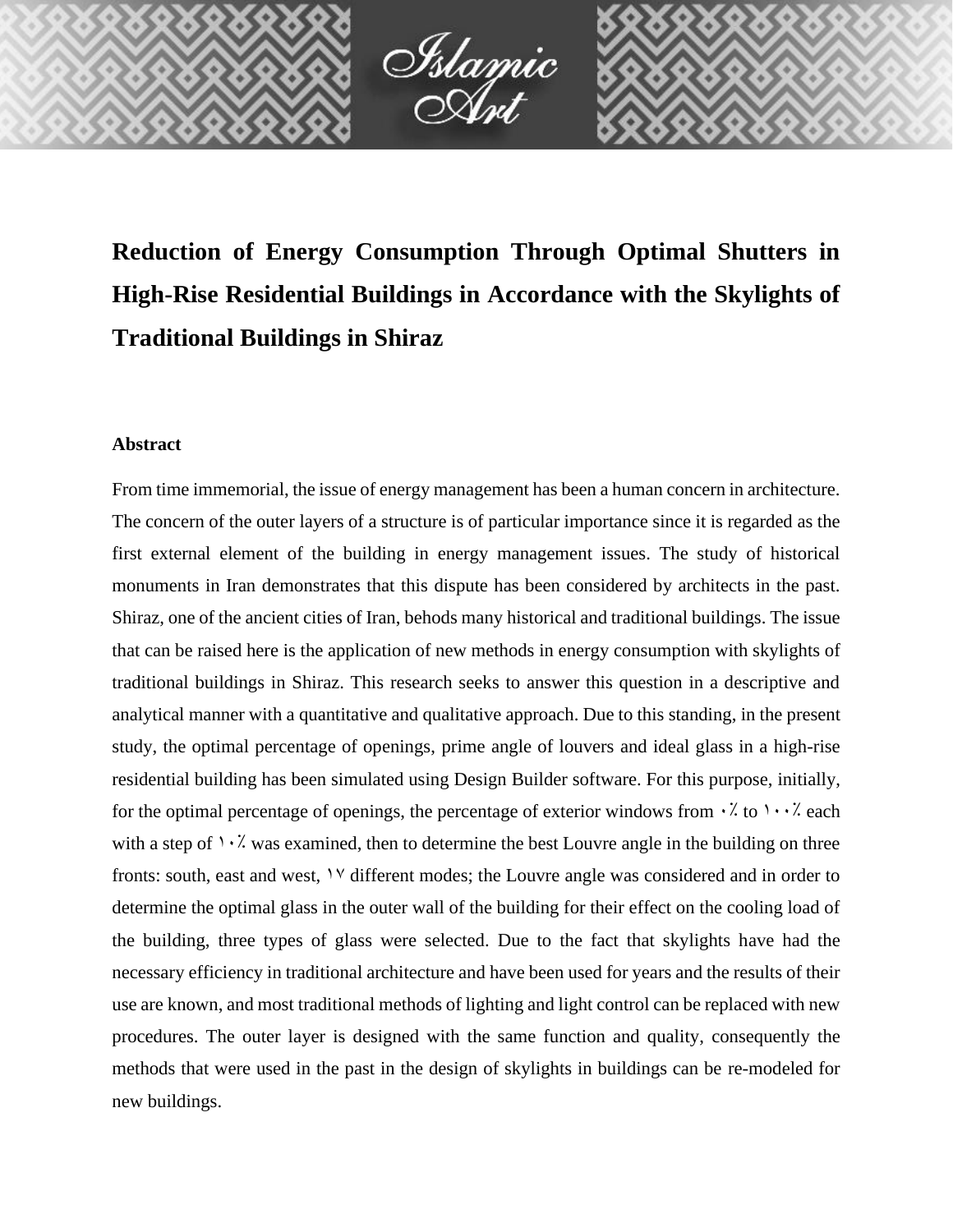### **Research aims:**

1- Recognizing the best position of the window in order to reduce energy consumption and comfort of building occupants.

2. Using the patterns used in traditional skylights in modern buildings to reduce energy.

## **Research questions:**

1- How much energy can be saved by optimizing skylights in a high-rise residential building?

2- Can traditional skylights be adapted and modeled for today's buildings?

**Keywords**: energy consumption, optimal openings, traditional skylights, Shiraz traditional buildings, high-rise residential houses

# **Introduction**

In the present era, the energy crisis and environmental problems have overshadowed many human activities and have caused architectural design to face a severe challenge as one of the factors affecting high energy consumption. In order to solve this problem, Iranian indigenous architecture, especially in hot and dry climates, due to its valuable experiences and patterns, offers wise solutions in the field of sustainable architecture. From the study and analysis of elements and patterns of Iranian architectural history, it is concluded that these elements and patterns, although each was created in a certain period of architectural history, bestow a continuous presence in later periods and have evolved and refined and behold an identity independent of time and present the general concept of a pattern or an architectural element. Moreover, this phenomenon has an abstract dignity and a mental image and by so carries a heavy burden. Following the increasing growth of the urban population due to the increase in inhabitants and rural immigrants in recent decades in Iran, the face of Iranian-Islamic housing and architecture changed. In conditions of limited land resources and the impossibility of occupying the surface and the horizontal growth of cities, housing was built at a height instead of dispersion on the surface, which is called "high-rise. The outer layer of the building as the main mediator between indoor and outdoor space has a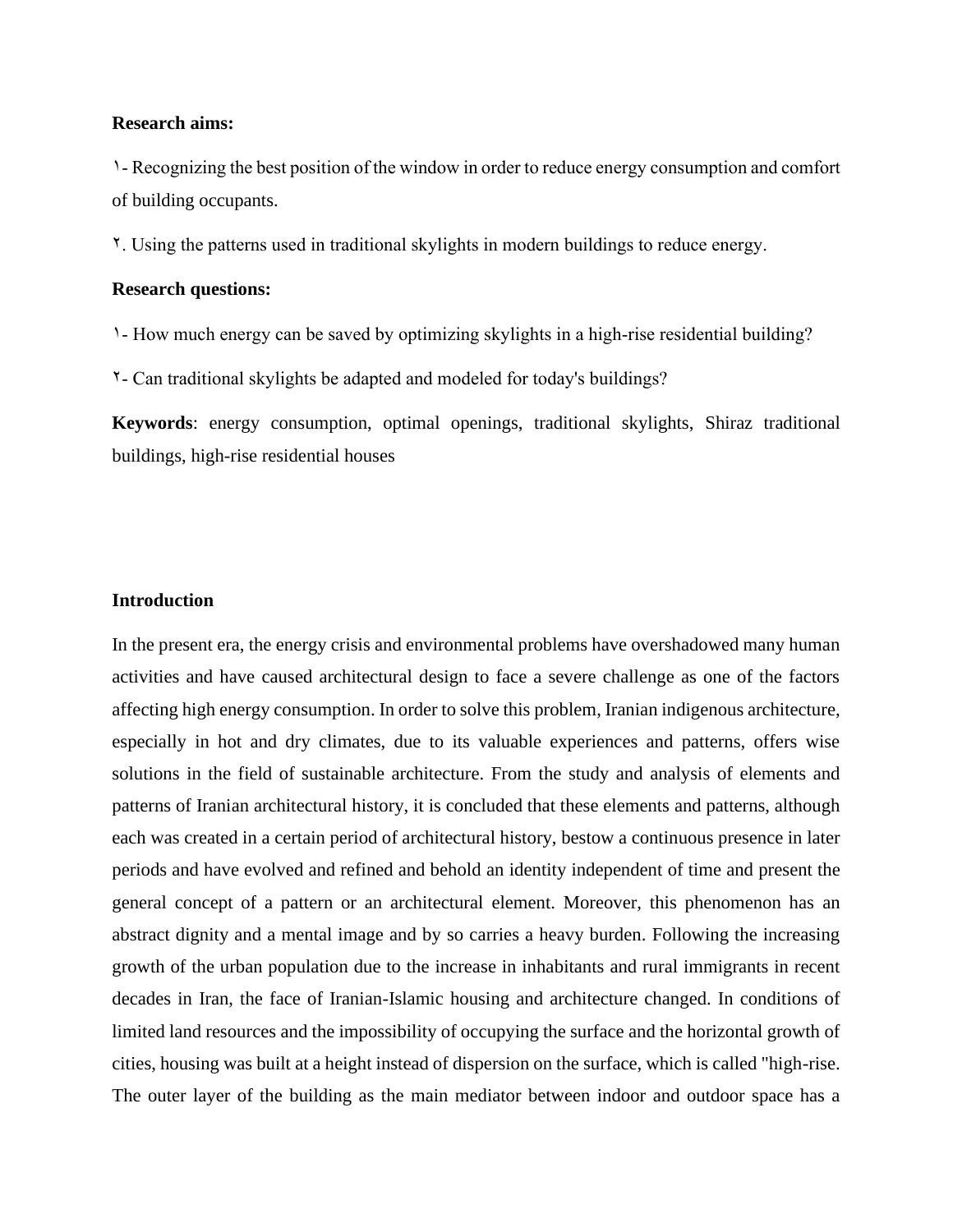significant role in modifying the weather conditions and providing comfort to residents and thus reducing cooling and heating loads, and design and implementation of building shells that can provide the highest amount of thermal comfort indoors without the help of mechanical equipment with appropriate thermal behavior can aid in energy preservation.

Regarding the background of the present study, it should be said that no independent work with this title has been written so far. Many researchers have studied the thermal behavior of outer layers and facades through simulations. The research has been composed in different climates and the simulation processes have been mainly influenced by factors such as facade configuration, glass material, use of natural ventilation, type and depth of canopies, dimensions of openings and applied materials of the outer layers. One of such researches has been done by Ghobadian and Sharifi ( $Y \cdot Y$ ). In this work, the effect of physical properties of building outer layers on latency and heat transfer reduction coefficient in high-rise buildings in Hamadan have been investigated. The results show that double-glazed glass has  $\circ \cdot \cdot$ . better performance than the single-layer glass, as well as thicker glass with a longer intermediate distance between double glazing in doubleglazed glass, compared to other types of glass and has a performance of  $17$ % better in relation to the heat latency factor. Barzegar and Heydari study the relationship between solar radiation and building energy consumption in the home sector and show that houses with a climate orientation have less energy consumption. Nora Qabra  $(7 \cdot 1 \vee)$  in her doctoral dissertation entitled "The effect of building shell on energy efficiency in high-rise buildings in Saudi Arabia (warm climate)" investigates to reduce the cooling loads of the building in regard to the architectural design parameters; furthermore, she simulates the best examples of windows, glass and walls with simulation software. Rachel Gunderson  $(1, 1, 0)$ , in her dissertation entitled "Responsive Building Shells" designed a special building shell that absorbs the movement of air, light and water to use energy; she has used flexible, dynamic and interactive elements in architecture to achieve a smart shell. In another study, Granadiro, Correa, Lille, and Duartaz  $(7 \cdot 17)$  used a new energy consumption simulation tool to determine building consumption and, by simulating building models, analyzed the physical properties affecting energy consumption. The results of this study showed that materials, window area and building form are the most important factors affecting energy consumption.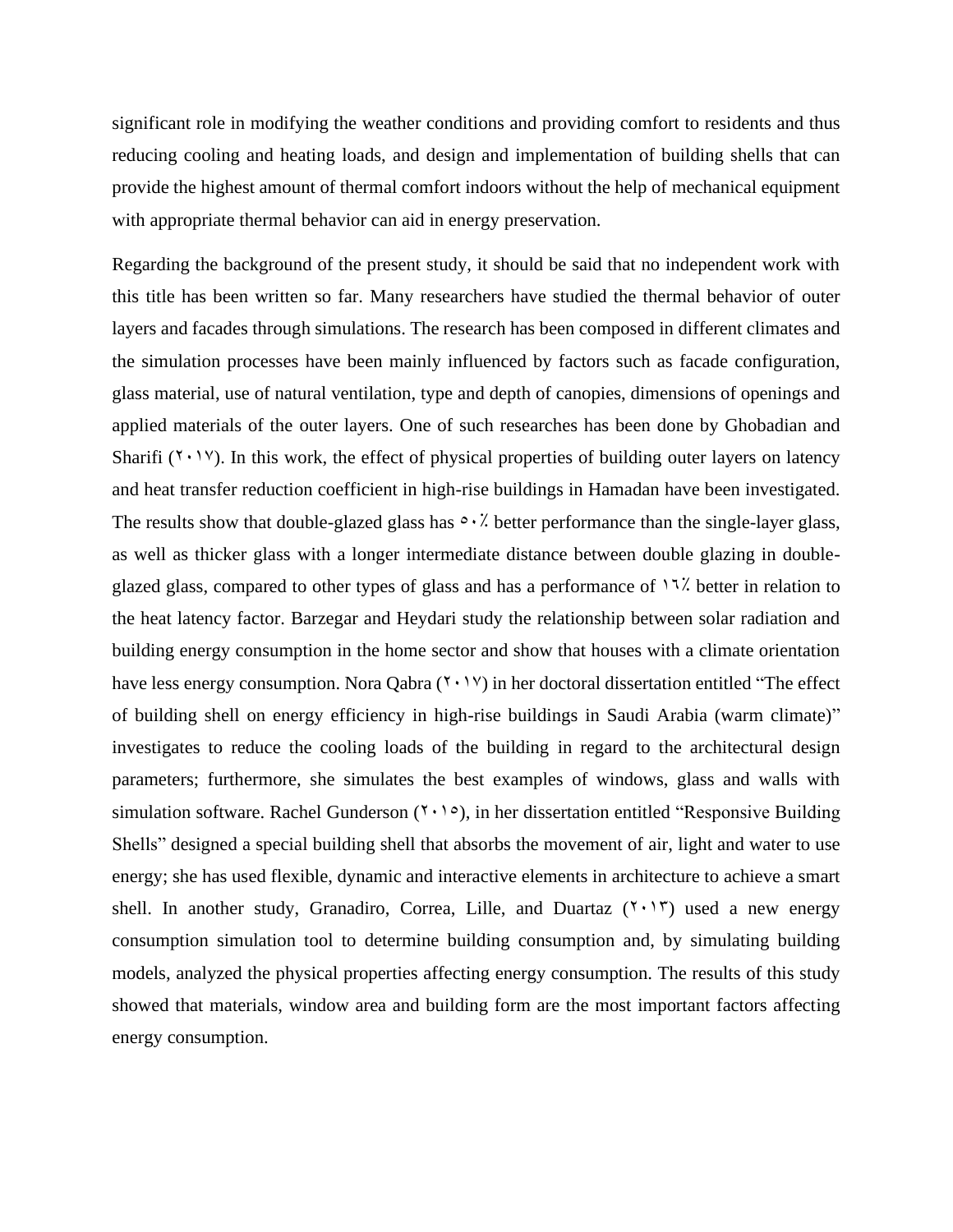The present research is applied in terms of a simulation research method. In this study, by selecting two high-rise residential buildings as a case study, environmental factors and the current situation are considered to identify the function of the building walls. In order to determine the optimal percentage of window in the exterior walls, the optimal angle of the louvers and the effect of the type of glass on the exterior walls on energy consumption in a residential building, first a building with dimensions of  $17 * A$  m with a height of  $7.7$  m was selected. This building has an east-west extension as shown in Figure 1. The simulated model unit is located on the middle floor of a  $11$ storey residential building and is adjacent to other units on its upper and lower floors. In the simulated building, the amount of light according to the Ashri standard is  $\mathfrak{t} \cdot \mathfrak{t}$  Lux.

#### **Conclusion**

This study, considering the importance of building outer layers in the amount of energy consumption in buildings, has tried to explain the method of selecting the main elements of the outer shell in terms of energy saving performance and also providing internal thermal comfort of a high-rise residential building. How to use the modeling of shutters, glass and canopies as one of the most effective factors in the design of the exterior of the building is the main aim of this study and also to achieve this important and while confirming the performance in this building to determine its optimal type. The results indicate that variables such as the percentage of windows and the angle of the louvers have a significant effect on energy consumption and comfort of residents in high-rise residential buildings. The results of the research are as follows: In conditions where the area of the window is larger, the amount of heat gain and loss through the window increases. In a situation where the ratio of window area to wall area on the north and south fronts is 1. to  $\mathbf{r}$  percent and on the west and west fronts is 1. and  $\mathbf{r}$  percent, they have the lowest cooling load. Also, they have the minimum heating load on all fronts with  $1 \cdot \cdot \cdot$  windows. Then, 17 different Louvre angles were examined on three fronts: south, east and west. The results showed that the lowest cooling load is on the three fronts of the Louvre with an angle of  $+V^{\prime}$  ° and the lowest heating load is on the southern front with an angle of  $-\mathbf{r} \cdot \mathbf{r}$ . Finally, by examining three types of plain glass, double glazing, it was found that the cooling load in all months of the year with low glazing is less than the other two models of glass. Also, double glazing has better performance than plain glass, but it emits more cooling load than low glass. Therefore, by recognizing and obtaining the best size of windows, the optimal angle of the louvers and also the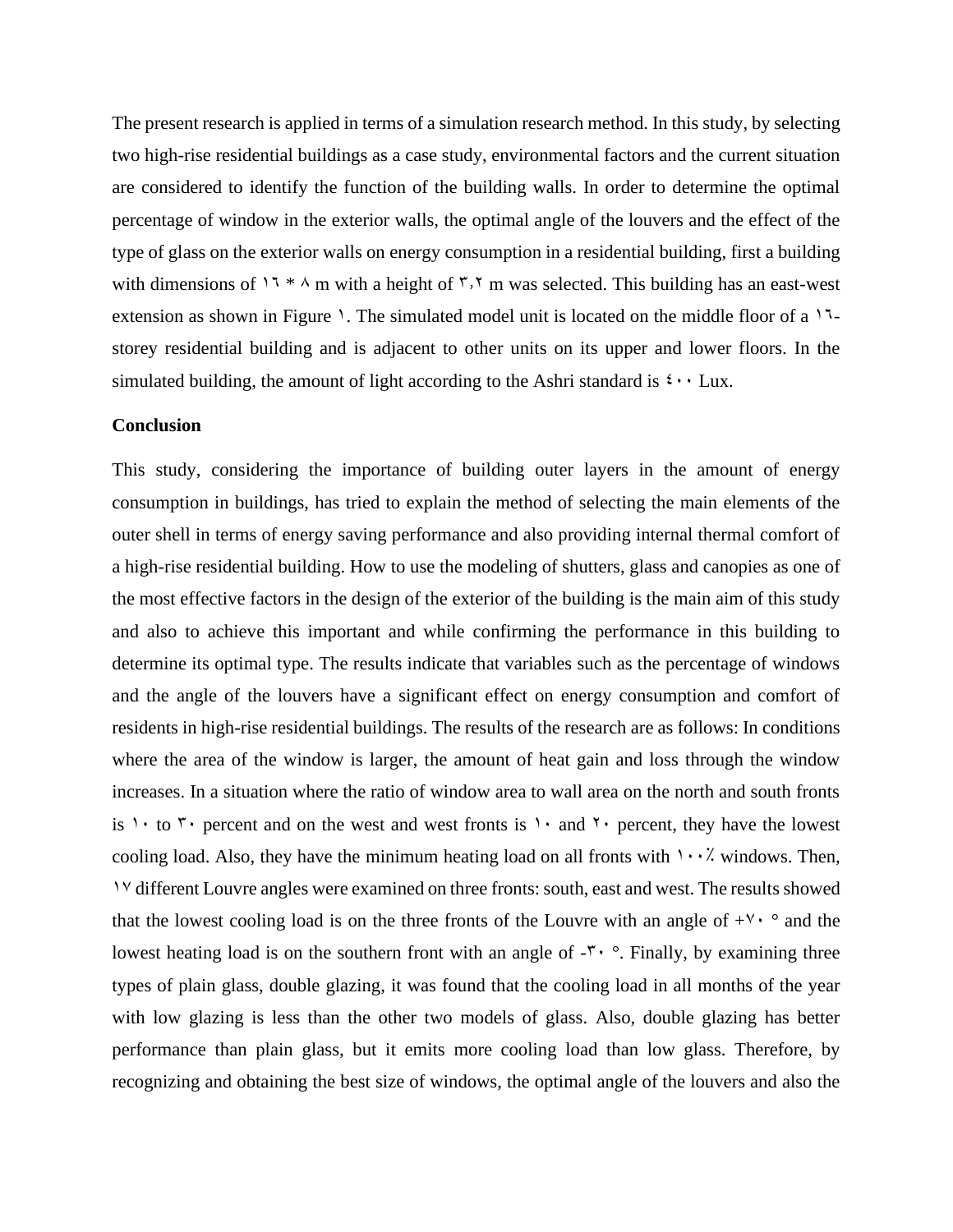most suitable type of glass, energy consumption can be saved to a great extent. Also, the results obtained from this study can be used for high-rise residential buildings in the hot and dry climate of Shiraz to save energy consumption of these buildings and provide thermal comfort to the building's occupants. Valuable solutions of traditional architecture in old houses can be repeated in modern buildings in order to prevent energy loss, reduce energy use, decrease the use of fossil energy, use renewable energy in energy supply; also, it will reduce economic costs and increase the durability and longevity of the building in the upcoming years.

## **References**

Akbari Yeganeh, Massoud.  $(2 \cdot 1)$ . Introduction of building quality assessment systems in other countries, Tehran.

Al-Obaidi, K.M., Ismail, M.  $(Y \cdot Y)$ . Rahman, A.M. A., Design and performance of a nevel innovative roofing system for tropical landed houses, Energy Convers Manage, vol. $\lambda \circ, \xi \wedge \lambda$ - $0.5,7.12$ .

Amrayi, Mehdi et al.  $(Y \cdot Y)$ . "Application of modern tools in inlay of traditional Iranian motifs based on the works of Tehran artists", Scientific-Research Journal of Islamic Art Studies, No.  $\zeta$ ,  $11. - 99.$ 

Auer, T.  $(1 \cdot 1)$ . High ance Performance Facades Design Strategies and Applications in North America and Northern Europe, in Public Interest Energy Research (PIER) Program.

Barzegar, Zahra, Heidari, Shahin.  $(1 \cdot 17)$ . "Study of the effect of solar radiation on the body of buildings on the energy consumption of the home sector; a case study: southwest and southeast orientation in Shiraz", Journal of Fine Arts, No. 1, pp.  $20-57$ .

Brown, Z.)  $\gamma \cdot \cdot \cdot$  (Reconciling human and automated intelligence in the provision of occupant comfort, Intelligent buildings international  $\lambda$ , pp.  $\zeta^4 = 0.5$ .

Etemadi, Shahrzad; Ebrahimi, Zahra  $(7 \cdot 17)$ . "Comparative study of lighting methods in traditional and modern architecture with emphasis on traditional Iranian architecture", Sixth International Conference on Sustainable Development and Urban Development, Isfahan, Institute of Higher Education for Scholars.